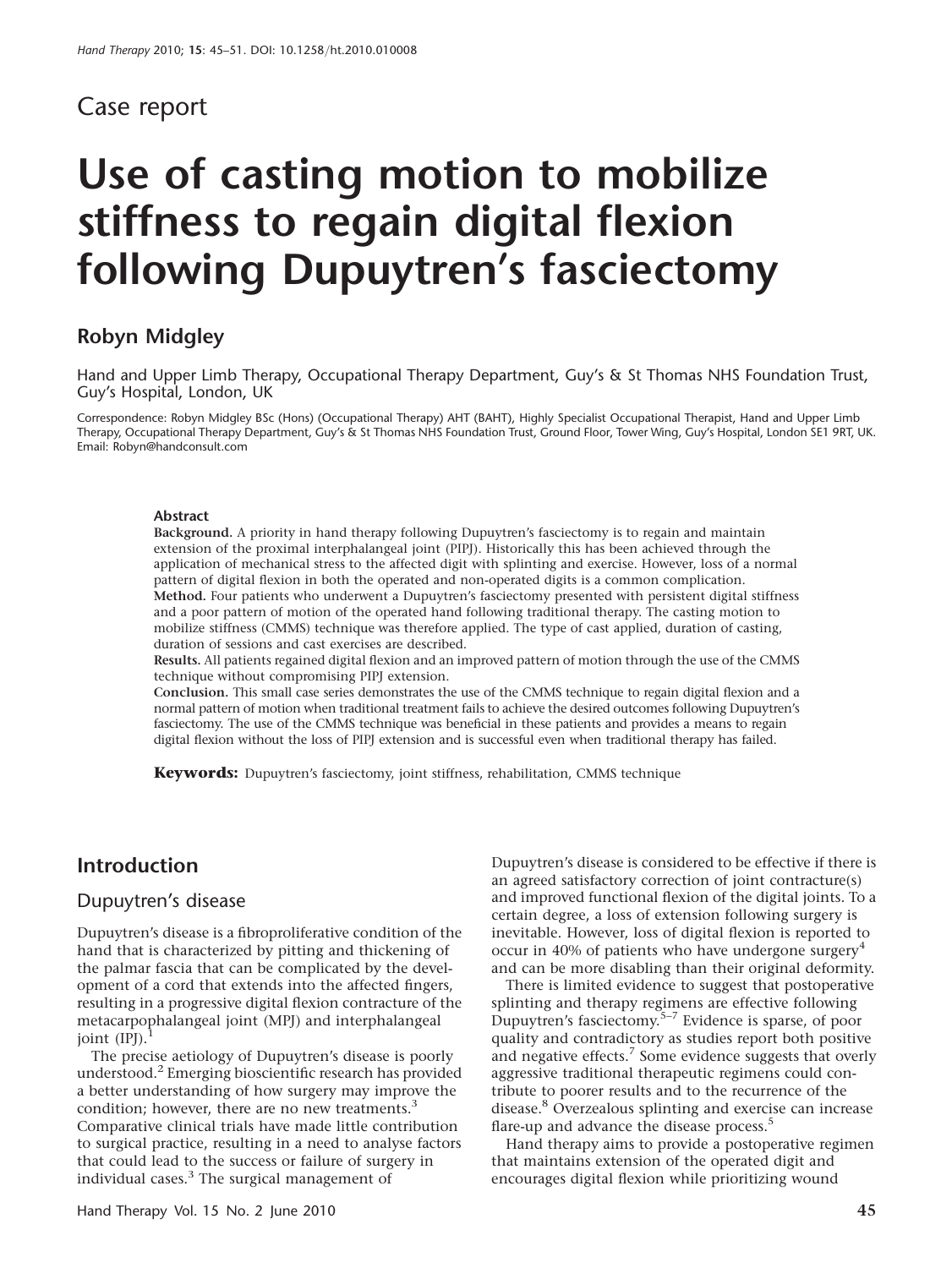healing over joint motion in the early stages of treatment. Traditionally, this is achieved through the application of mechanical stress to the proximal interphalangeal joint (PIPJ) in extension through the use of splints and mobilization of the stiff joints. Current literature does not provide an alternative method of managing the postoperative complication of persistent digital stiffness in both the operated and non-operated digits.

A flexion contracture of the MPJ alone is usually correctable in most patients without developing postoperative complications, but a flexion contracture of the PIPJ that is greater than  $30^\circ$  can be more difficult to treat.<sup>9</sup> This is largely due to the pretendinous cords producing contracture of the MPJ, while contracture of the PIPJ involves the spiral, central and lateral cords.10 Longstanding PIPJ contracture causes secondary joint changes, which have implications for the surgical and therapeutic management of the disease.<sup>9</sup>

Postoperative complications such as excessive inflammation, infection, haematoma, delayed wound healing, complex regional pain syndrome, pain, persistent PIPJ contracture, distal interphalangeal joint (DIPJ) hyperextension deformity and scar contracture may all contribute to prolonged digital stiffness and poor hand function.

This case series report describes the benefits of applying the casting motion to mobilize stiffness (CMMS) technique when traditional therapy has failed to adequately reduce postoperative joint stiffness following Dupuytren's fasciectomy without the application of mechanical stress and without the loss of PIPJ extension.

CMMS involves the use of a comfortable non-removable Plaster of Paris cast that selectively immobilizes proximal joints in an ideal position while constraining distal joints in order to direct the desired joint motion over a long period of time.11 The advantage of this technique is that the cast prevents the application of excessive mechanical stress to the diseased tissue and allows for an appropriate prolonged stress that accommodates the physiological limits of the operated tissue to be applied through active motion only. A reduction in collagen cross-linking is therefore facilitated, which enables an elastic tissue response.<sup>11</sup> This approach supports the evidence of in vitro studies that demonstrate that stress may have an accelerated effect on the fibroproliferative process in Dupuytren's tissue.<sup>12</sup> Oedema is reduced by a combination of tissue compression by the hardened static cast and skin motion that is created by digital flexion, which provides physical stimulation of

superficial lymphatics. Scar healing occurs as the result of a prolonged low-load positive force that facilitates tissue elongation<sup>11</sup> and influences scar re-modelling.<sup>13</sup> In addition, scar healing is enhanced through cast pressure and warmth, which reduces scar adherence and encourages a lubricated scar that is tolerant to friction.<sup>11</sup>

The unique properties of Plaster of Paris enable the material to conform intimately to the scar tissue,  $14$ thereby reducing the possibility of developing pressure areas and reducing the shear force of the cast on the skin, $14$  resulting in a tissue response that is superior to the tissue response with thermoplastic splints. $11$ 

### Methods

Four patients underwent a primary Dupuytren's fasciectomy by a consultant orthopaedic surgeon (Table 1). The open palm technique was used with standard wound closure, with the exception of the second patient who had a split skin graft over the ring finger MPJ and a flap over the proximal phalanx. He developed an infection postoperatively. The second and third patients both had delayed wound healing of nine and five weeks, respectively. All patients were provided with a Plaster of Paris cast in the operating theatre. A night-time extension splint was provided following the removal of the postoperative dressings and active and passive joint mobilization exercises were initiated one week after surgery.

All patients presented with postoperative complications of oedema, multiple joint stiffness, adherent scar tissue and a dominant intrinsic pattern of motion (Figure 1). None of the patients developed complex regional pain syndrome or had any pain. Initially, complications were managed using traditional therapy (Table 2), which did not achieve the desired outcomes; therefore, the CMMS technique was applied with patient consent.

### Data collection

A standard goniometer was used to assess active range of motion (AROM) of the joints of the affected digits and was recorded before, during and after cast application by the same treating occupational therapist. In addition, the pattern of active digital flexion was observed.

| Patient Age Sex |    |        | History of<br>Dupuytren's<br>disease (years) | <b>Risk</b><br>factors                          | Operated<br>$\text{digit}(s)$ | <b>Surgical</b><br>status | <b>Traditional</b><br>therapy total<br>duration (weeks) | No. of<br>sessions | <b>CMMS</b> total<br>duration<br>(weeks) | No. of<br>sessions |
|-----------------|----|--------|----------------------------------------------|-------------------------------------------------|-------------------------------|---------------------------|---------------------------------------------------------|--------------------|------------------------------------------|--------------------|
| A               | 78 | Male   | 5                                            | None                                            | Left RF                       | Primary                   | 4                                                       | 14                 | 5                                        |                    |
| B               | 62 | Male   | 8                                            | Type II<br><b>Diabetic</b><br>Smoker<br>Alcohol | Left RF                       | Primary                   | 11                                                      | 18                 | 18                                       | 9                  |
| $\mathsf{C}$    | 57 | Male   | 10                                           | Type I<br><b>Diabetic</b>                       | Right RF, LF                  | Primary                   | 18                                                      | 15                 | 6                                        | 4                  |
| D               | 63 | Female | 5                                            | None                                            | Right RF, LF                  | Primary                   | 5                                                       | 13                 | 15                                       | 8                  |
| Mean            | 65 |        |                                              |                                                 |                               |                           | 9.5                                                     | 15                 | 11                                       | 7                  |

Table 1 Patient profile, medical, surgical and therapeutic history

RF, ring finger; LF, little finger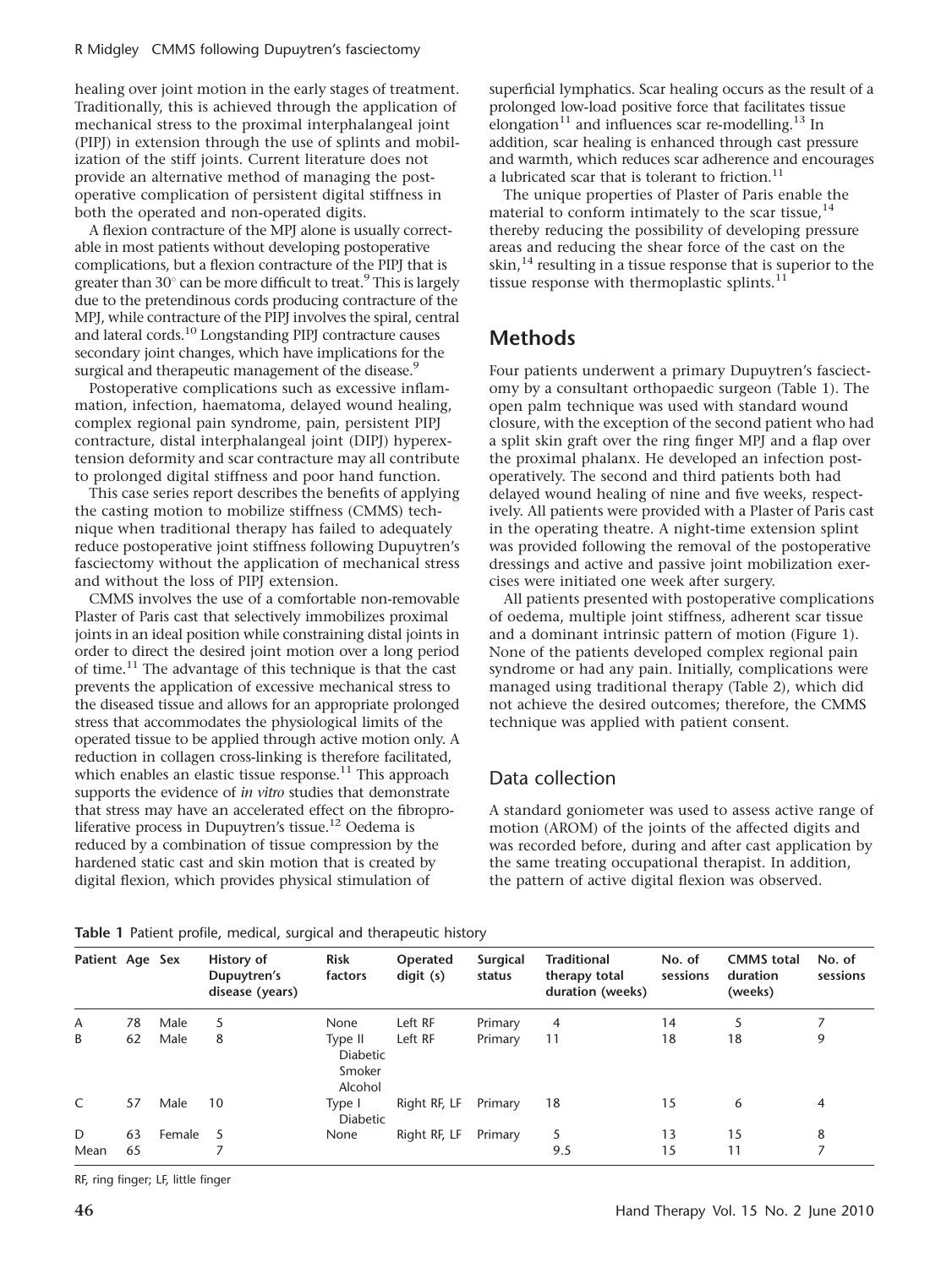

Figure 1 Dominant intrinsic plus pattern of motion and digital flexion following 11 weeks of traditional therapy

Objective means of quantifying the changes in pattern of movement or changes in soft tissue do not currently exist. Direct palpation is the only means of demonstrating the quality of soft tissue change.<sup>11</sup> Digital photography and video recording were used to assure observations were accurately recorded.

#### Cast design

The presence of Dupuytren's disease restricts full MPJ extension for prolonged periods of time, resulting in the development of adaptive intrinsic muscle tightness. When

| Table 2 Summary of postoperative complications and |  |
|----------------------------------------------------|--|
| traditional hand therapy provided                  |  |

|                                                           | Postoperative complications Traditional hand therapy provided                                            |
|-----------------------------------------------------------|----------------------------------------------------------------------------------------------------------|
| Oedema                                                    | Oedema management (Coban, ice,<br>contrast baths)                                                        |
| Delayed wound healing                                     | Rest and gentle active mobilization<br>exercises                                                         |
| Infection                                                 | Wound management, rest and<br>gentle active exercise regimen                                             |
| Multiple joint stiffness                                  | Active and passive mobilization<br>exercises, joint blocking exercises<br>and light theraputty exercises |
| Pain                                                      | Pain management through the use of<br>contrast bathing, ice or heat<br>application                       |
| Adherent scar tissue                                      | Scar management (silicone, massage<br>and vibration)                                                     |
| Intrinsic muscle tightness                                | Tendon glide exercises and intrinsic<br>muscle stretches                                                 |
| Dominant intrinsic pattern<br>of flexion                  | Education with regards to normal<br>digital flexion patterns                                             |
| Increased wrist flexor activity<br>during digital flexion | Immobilize the wrist using a futura<br>splint during digital flexion<br>exercises                        |
| Poor functional use of the<br>hand                        | Encourage early use of the affected<br>hand                                                              |

CMMS, casting motion to mobilize stiffness



Figure 2 Cast design to block metacarpophalangeal joints in extension while allowing active interphalangeal joint flexion to elongate the intrinsic muscles

the MPJ is released surgically and extension is regained, the patient continues to have difficulty initiating digital flexion with flexor digitorum profundus (FDP) due to intrinsic muscle tightness. This leads to an abnormal pattern of movement with the MPJs initiating flexion. Therefore, an appropriate cast design that blocks the MPJs in extension yet allows active PIPJ flexion to elongate the intrinsic muscles is required (Figure 2). The same cast design was applied to each patient by the treating occupational therapist and was specific to the altered dominant intrinsic plus pattern of motion. Each cast was applied to the forearm and hand, positioning the wrist in  $20^\circ$  of extension and the MPJs blocked in extension. As FDP glide was poor in all patients, a dorsal hood was added to position the DIPJs in relatively greater flexion than the PIPJs. This ensured that FDP initiated movement, thereby allowing active IPJ flexion to elongate the intrinsic muscles and restore a normal pattern of motion whereby digital motion is initiated with DIPJ flexion.

The use of a dorsal hood to position the IPJs in greater flexion than the MPJs has been validated by Arbuckle and McGrouther,<sup>15</sup> who showed that the normal pattern of digital flexion is initiated with IPJ flexion prior to any significant MPJ flexion. Flexion contractures of the PIPJs are avoided if care is taken to ensure that DIPJ flexion exceeds PIPJ flexion and if joint motion is facilitated in both directions at the same time with movement occurring only at the site of greatest stiffness as all proximal joints are restrained.<sup>11</sup> The PIPJ and DIPJ should not be held at absolute end range of motion, but rather be positioned within the cast to optimize active motion. This position is particularly useful when both PIPJ flexion and extension motion is poor.<sup>11</sup>

The casts were not removable during the early stages of treatment and were weaned slowly when removed. A bivalve (removable) cast was provided during the weaning phase of treatment. If a patient has significant joint stiffness and requires a cast for extended periods of time, as with patients C and D, then a bivalve cast can be applied earlier. However, the patient should only remove the cast for hygiene purposes and should not use the hand to perform functional activities as this would interfere with long-term re-patterning of the cortex.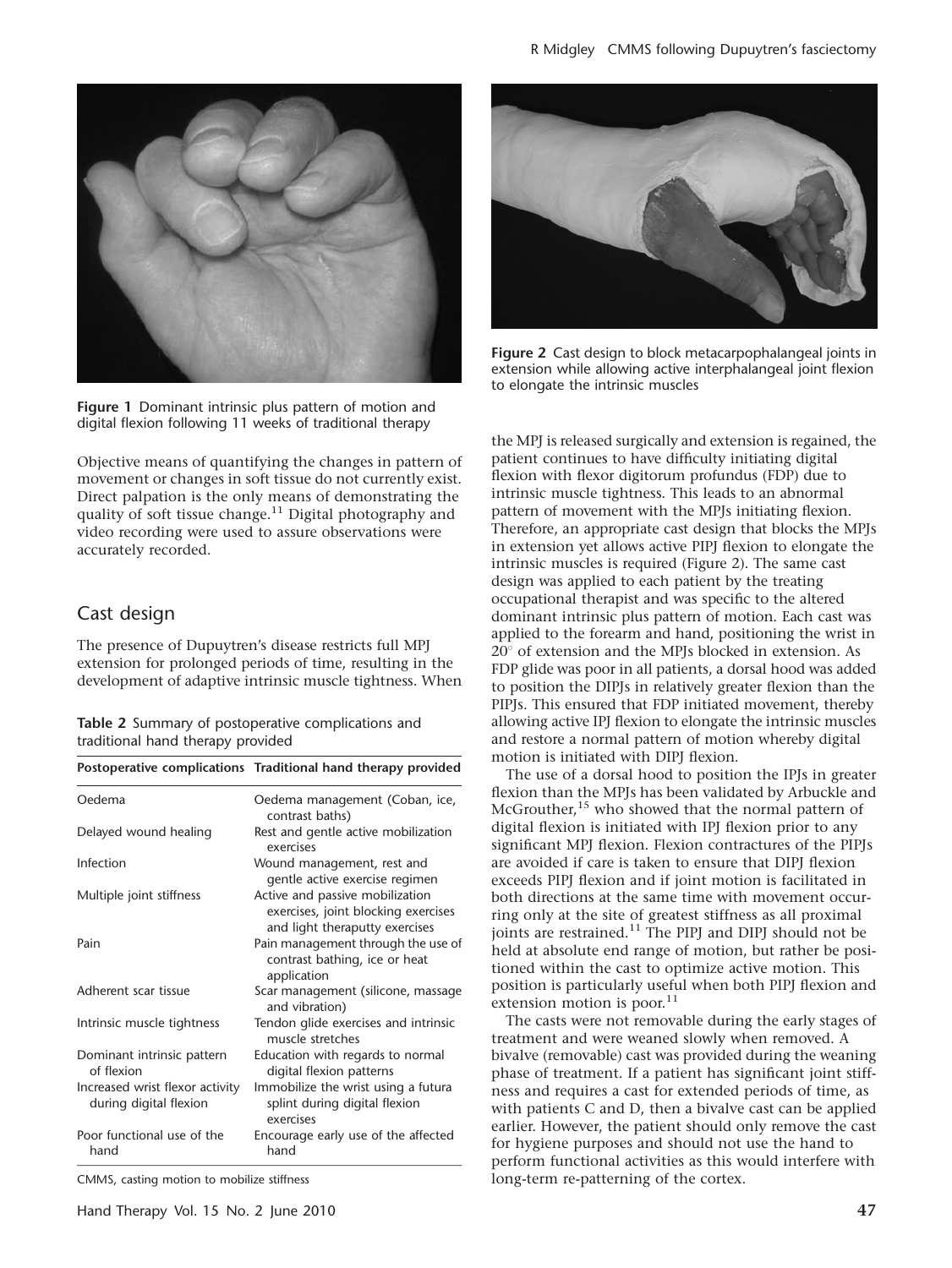#### Cast exercises

In order for the motor cortex to learn the new normal pattern of motion and for long-term re-patterning of the cortex to be achieved and maintained, repeated digital motion in the desired pattern within the cast is needed over a long period of time.<sup>16,17</sup>

The cast exercises included mobilizing all the fingers actively and continuously into a hook fist within the cast with regular rest periods. The repeated cyclical motion of the fingers within the cast assists to reduce joint stiffness and restore a normal pattern of motion in both the operated and non-operated digits. The cast was reviewed and changed by the occupational therapist every 2–3 weeks. Prior to the application of a new cast, AROM was assessed using a standard goniometer. Video and photography was used with consent to record and compare changes in tissue quality and pattern of motion. This provided the patients with the motivation to continue with the technique as they could use the media to review their progress and goals.

The duration of time spent in a cast depends on two factors: the length of time it takes for the new 'normal' movement pattern to be re-patterned within the motor cortex and the amount of time it takes for the tight intrinsic muscles to reach their maximum length. $^{11}$  The patient had to demonstrate the new desired pattern of motion within the cast for approximately two weeks and spontaneously demonstrate a normal tenodesis pattern out of the cast prior to the cast being removed permanently. Slow weaning of the patient out of a cast is imperative as this prevents the recurrence of dominant MPJ flexion pattern and joint stiffness. On average, patients require a weaning period within a bivalve cast of approximately two weeks.

#### **Results**

The patients in this case report received an average of 9.5 weeks of traditional therapy and attended 15 treatment sessions following a primary Dupuytren's fasciectomy before the CMMS technique was applied. An average of 11 weeks of CMMS following traditional treatment and seven treatment sessions were required to restore a normal pattern of digital motion (Table 1).

Each patient regained digital flexion and a normal pattern of motion through the use of the CMMS technique without compromising improvements made in PIPJ extension of the operated digits (Figure 3). Figures 1 and 4 provide an example of limited digital flexion and poor scar condition after 11 weeks of traditional therapy in patient B. This can be compared with the improvements made in digital flexion and the scar condition in Figures 5 and 6 after seven weeks of CMMS. Figures 7 and 8 demonstrate improvements made in PIPJ and DIPJ flexion before and after the application of the CMMS technique.

The scar condition improved in each patient following the application of a cast. It is expected that scar improvement will occur with time, but it appears as if the scar maturation process is facilitated by a Plaster of Paris cast due to the constant pressure and warmth that the cast provided (Figure 6). Silicone was not applied to the scars during casting.

These results suggest a positive response to the application of the CMMS technique in this group of patients.

#### **Discussion**

The restoration of a patient's full range of motion and function are the primary goals of hand therapy. The



Figure 3 Active proximal interphalangeal joint (PIPJ) extension before and after the application of the casting motion to mobilize stiffness (CMMS) technique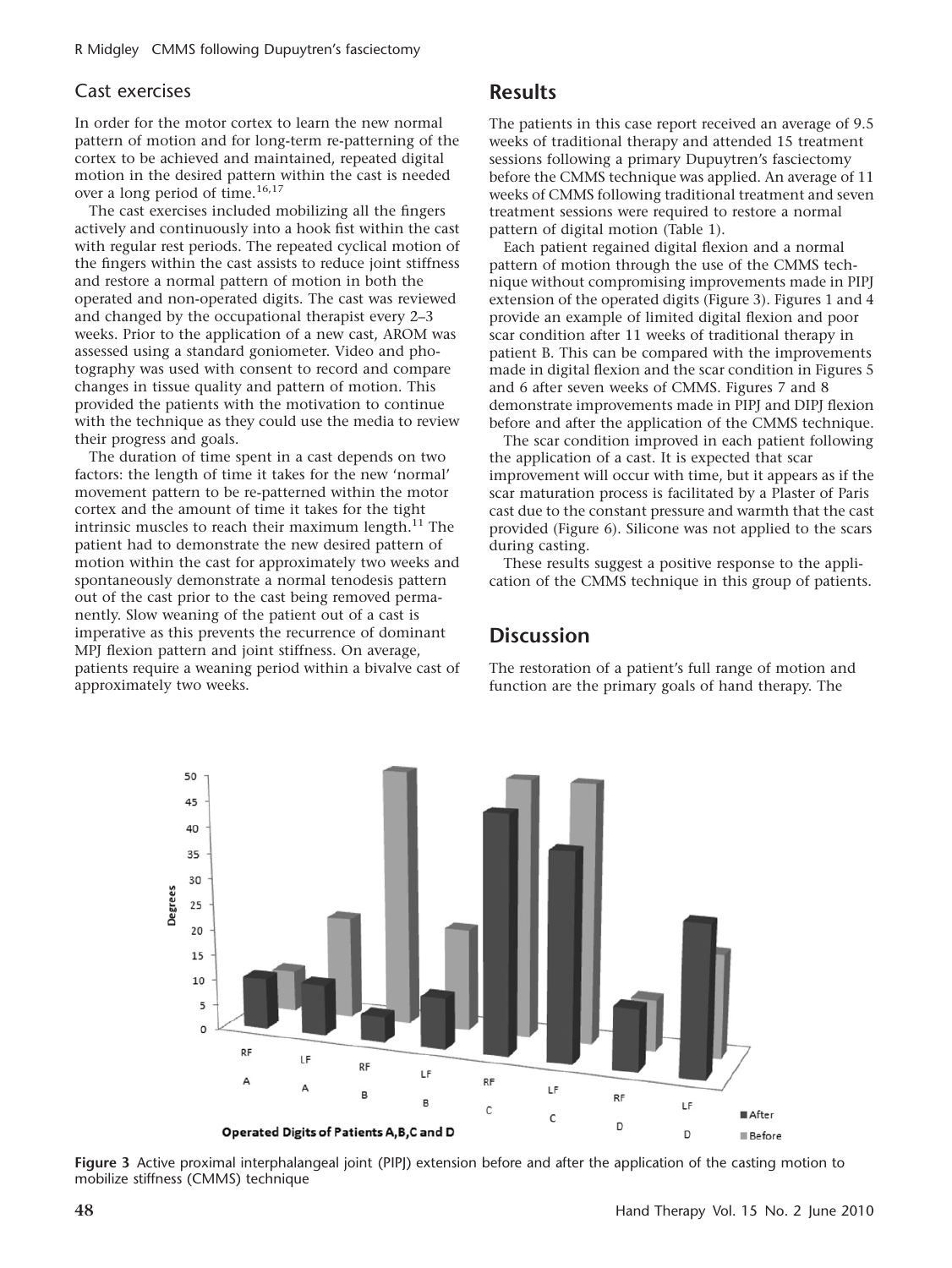

Figure 4 Scar condition following 11 weeks of traditional therapy

nature of Dupuytren's disease is such that prolonged immobilization of joint structures results in adaptive shortening in the periarticular tissues such as the joint capsule, ligaments, fascia and the muscle–tendon unit.<sup>9</sup> The development of postoperative complications in addition to the pre-existing changes in the periarticular structures provides a significant challenge for the hand therapist.

The application of stress to the involved tissues can contribute to permanent changes in the periarticular



Figure 5 Digital flexion result following seven weeks of casting motion to mobilize stiffness (CMMS)



Figure 6 Scar condition following seven weeks of casting motion to mobilize stiffness (CMMS)

structures and surrounding musculature, thereby improving joint stiffness and function.<sup>18</sup> It is up to the hand therapist to determine the intensity and duration of the stress that is applied. Optimal plastic deformation occurs with the application of low-load prolonged stress over a long period of time. The application of a specially designed cast using the CMMS technique is one way in which the desired stress can be applied.

> The advantage of the CMMS technique is that patients do not have to endure extensive home exercise programmes and require fewer hand therapy sessions than those receiving traditional hand therapy (Table 1). However, specialist skill is required for precise application and safe removal of a Plaster of Paris cast. It is recommended that therapists are formally trained to use the technique, which will limit its application. Patients may find it inconvenient to wear a cast for a long period of time and may not favour its heavier weight compared with thermoplastic splints. Patients in this study reported that the cast was 'comfortable, helped them to regain movement in both directions and could feel the enhanced healing process through the pressure of the cast'. Patients also found that the constraint of proximal joints helped them to 're-learn how to move their fingers'.

The literature reports a large variation in practice and criteria for using splinting as part of the postoperative management plan following Dupuytren's fasciectomy.<sup>7</sup> Subsequently, researchers are in the process of implementing a multicentre pragmatic randomized controlled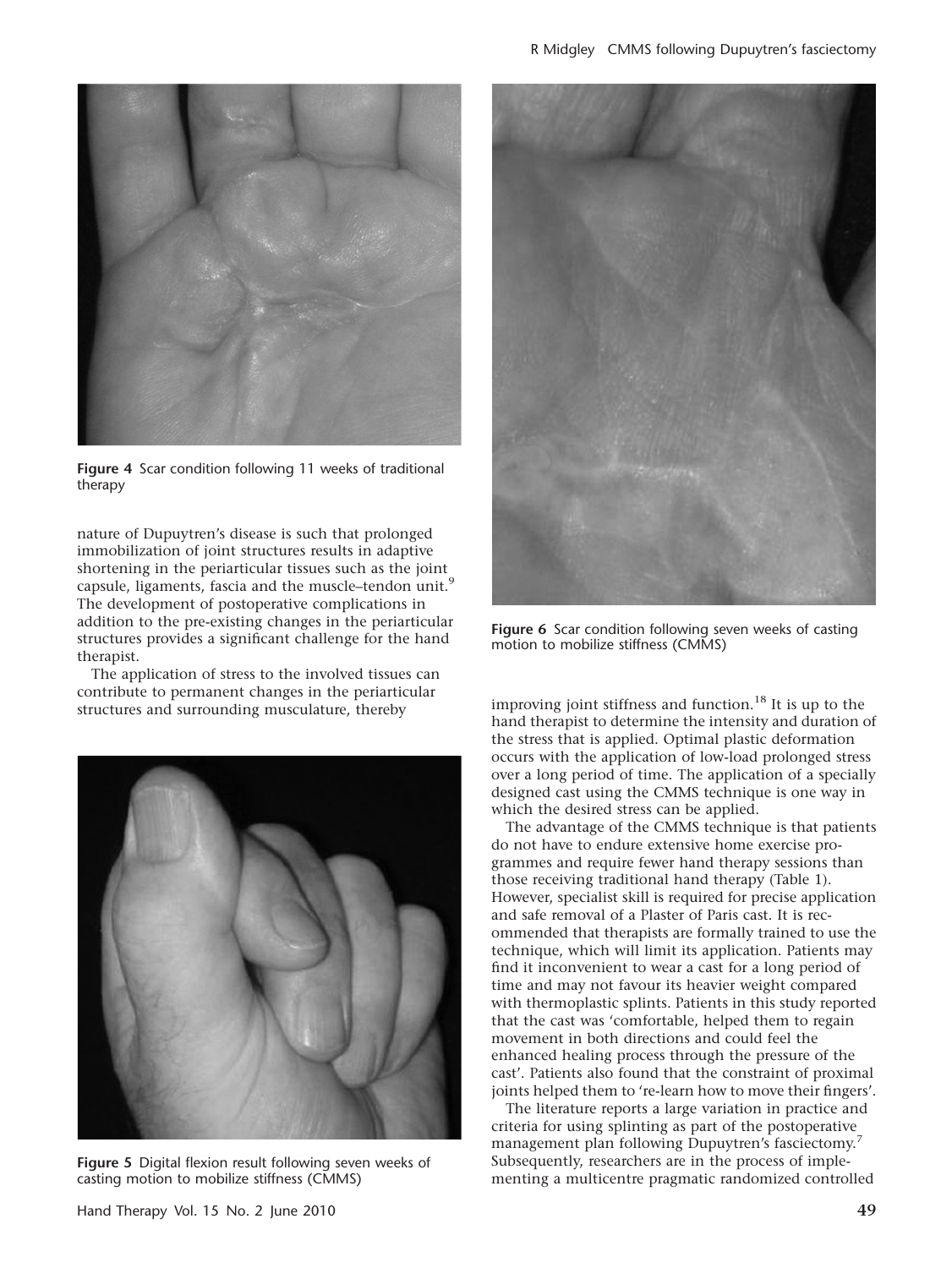

Figure 7 Active proximal interphalangeal joint (PIPI) flexion before and after the application of the casting motion to mobilize stiffness (CMMS) technique

trial that aims to evaluate the effectiveness of postoperative static night splinting on hand function, range of motion, patient satisfaction and recurrence at one year after fasciectomy or dermofasciectomy. It is expected that this trial will provide the evidence that is needed to evaluate the clinical effectiveness of postoperative night splinting following Dupuytren's fasciectomy or dermofasciectomy.<sup>1</sup>

The results of this case series shows a positive response to the use of the CMMS technique following Dupuytren's fasciectomy when traditional therapy does not correct the postoperative complication of persistent digital stiffness in the operated and non-operated digits. However, this is a small study and does not provide conclusive scientific evidence to support the use of the CMMS technique with all patients following Dupuytren's fasciectomy. It does, however, raise the question of the role splinting has in the postoperative management of Dupuytren's disease. Further research is needed to establish what the outcomes would be if CMMS was used as opposed to splinting to prevent the onset of persistent digital stiffness and other complications such as adherent scar tissue. It is recommended that a randomized controlled trial be implemented, whereby the outcomes of patients who are treated with splinting and traditional therapy can be compared with those who are treated with the CMMS technique alone.

### Conclusion

Postoperative complications following Dupuytren's fasciectomy can compromise both the appearance and function of the hand.



Figure 8 Active distal interphalangeal joint (DIPI) flexion before and after application of the casting motion to mobilize stiffness (CMMS) technique